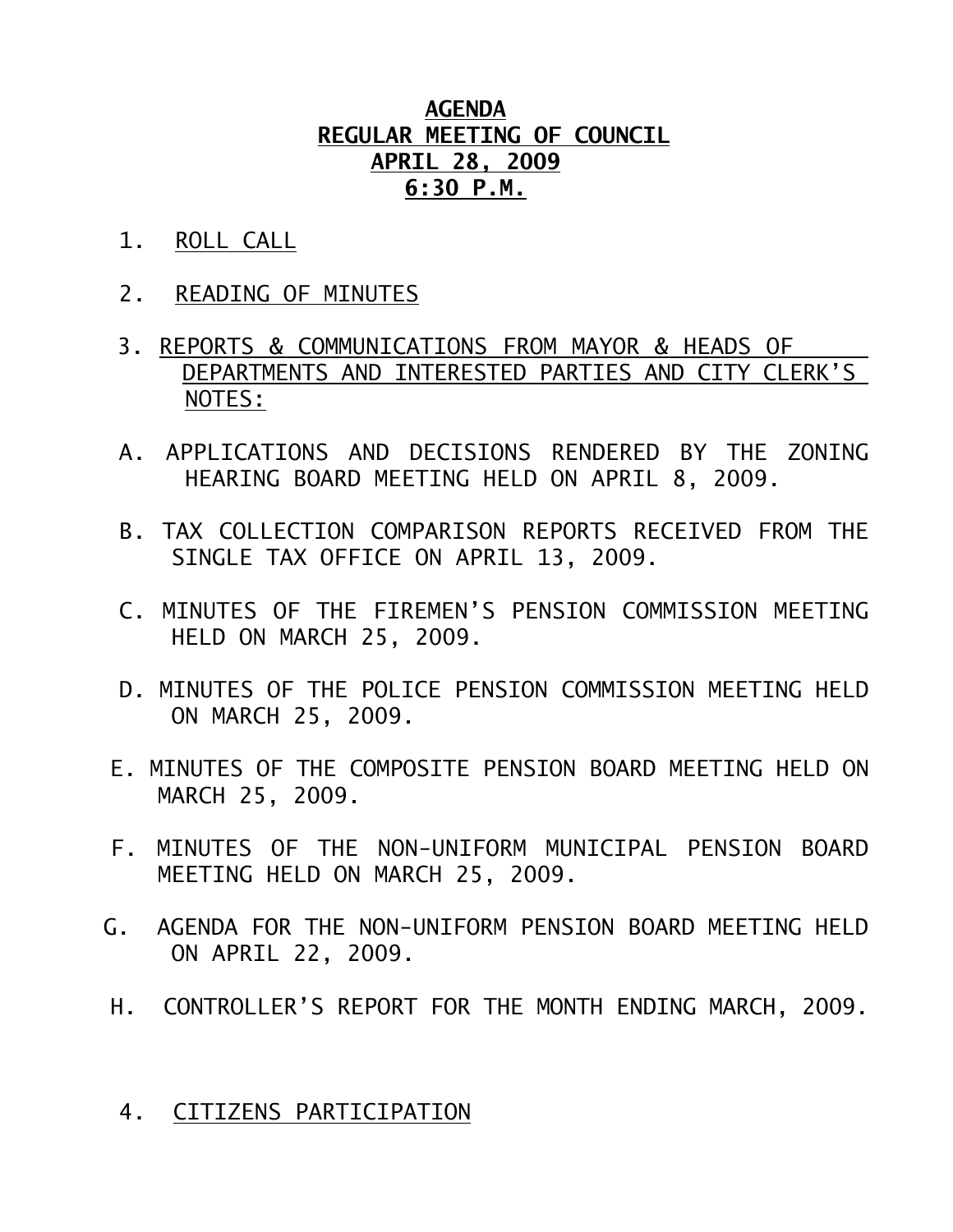## 5. INTRODUCTION OF ORDINANCES, RESOLUTIONS, APPOINTMENTS AND/OR RE-APPOINTMENTS TO BOARDS & COMMISSIONS. MOTIONS & REPORTS OF COMMITTEES:

 A. MOTIONS

B.

 FOR INTRODUCTION - AN ORDINANCE – AMENDING FILE OF COUNCIL NO. 49, 2008, AN ORDINANCE "ENTITLED GENERAL CITY OPERATING BUDGET 2009" BY TRANSFERRING \$25,000.00 FROM ACCOUNT NO. 01.401.13090.4299 (NON DEPARTMENTAL OPERATING EXPENSES-CONTINGENCY) TO ACCOUNT NO. 01.040.00040.4190 (BUSINESS ADMINISTRATION – UNEMPLOYMENT INSURANCE) TO PROVIDE FUNDING TO COVER QUARTERLY PAYMENTS TO THE DEPARTMENT OF LABOR AND INDUSTRY.

 $C_{\tau}$ 

 FOR INTRODUCTION – AN ORDINANCE – CREATING AND ESTABLISHING SPECIAL CITY ACCOUNT NO. 02.229592 ENTITLED "BILLY BARRETT PARK GRANTS" FOR THE RECEIPT AND DISBURSEMENT OF GRANT FUNDS FROM VARIOUS SOURCES INCLUDING BUT NOT LIMITED TO LACKAWANNA ENVIRONMENTAL CONSERVATION AND OUTDOOR RECREATION PARTNERSHIP ("LECOR"), DEPARTMENT OF ECONOMIC AND COMMUNITY DEVELOPMENT ("DCED") AND BOUNDLESS PLAYGROUND FOR RENOVATION/REHABILITATION OF BILLY BARRETT PARK.

D.

 FOR INTRODUCTION – AN ORDINANCE – CREATING AND ESTABLISHING SPECIAL CITY ACCOUNT NO. 02.229591 ENTITLED "JIMMY CONNORS PARK GRANTS" FOR THE RECEIPT AND DISBURSEMENT OF GRANT FUNDS FROM VARIOUS SOURCES, INCLUDING BUT NOT LIMITED TO, LACKAWANNA ENVIRONMENTAL CONSERVATION AND OUTDOOR RECREATION PARTNERSHIP ("LECOR"), DEPARTMENT OF ECONOMIC AND COMMUNITY DEVELOPMENT ("DCED") AND BOUNDLESS PLAYGROUND FOR CONNORS PARK.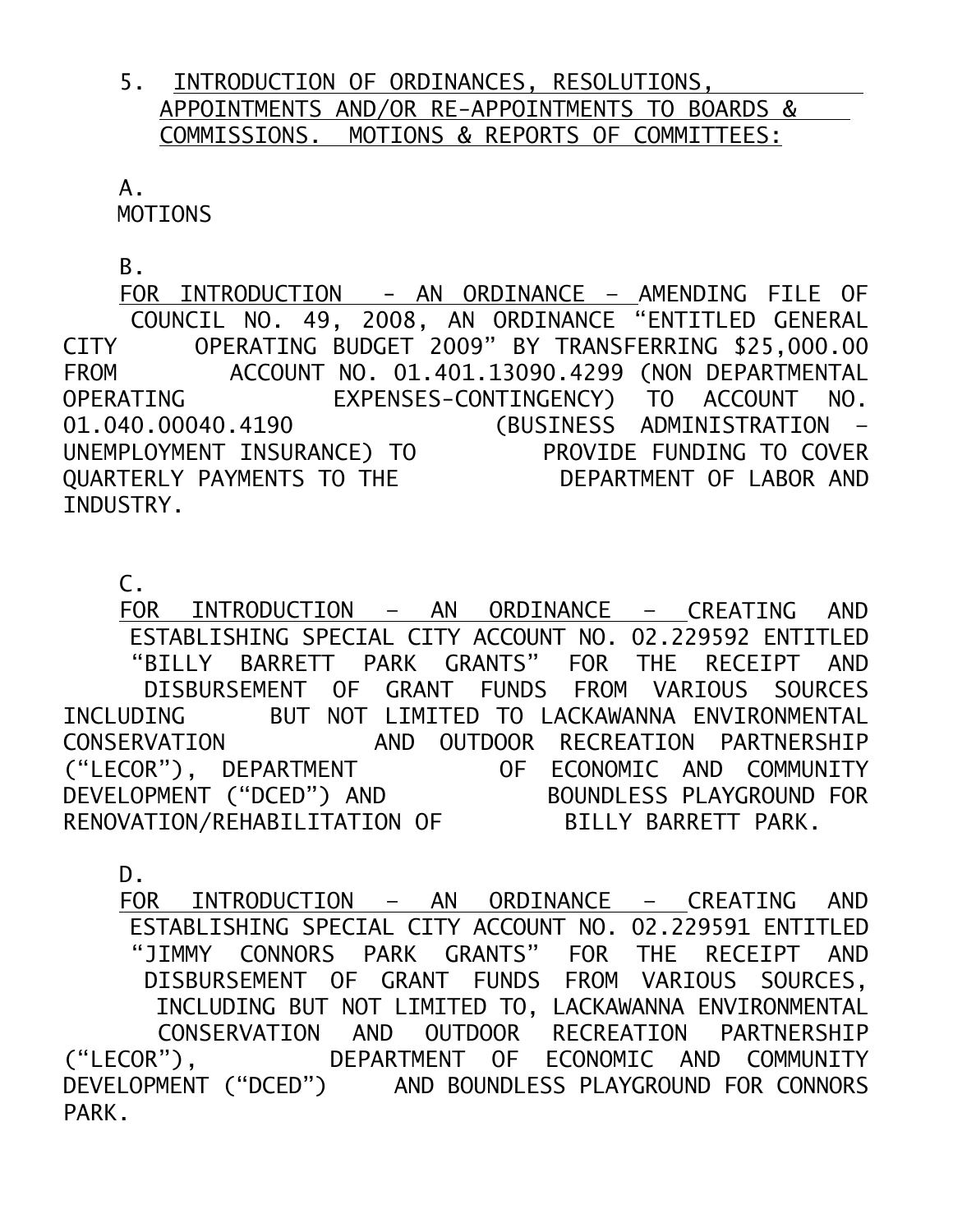5

E.

 FOR INTRODUCTION – A RESOLUTION – AUTHORIZING THE MAYOR AND OTHER APPROPRIATE CITY OFFICIALS TO ACCEPT AND DISBURSE GRANT FUNDS THROUGH LACKAWANNA COUNTY FOR A LACKAWANNA ENVIRONMENTAL CONSERVATION AND OUTDOOR RECREATION PARTNERSHIP PROGRAM ("LECOR") GRANT IN THE AMOUNT OF \$22,500.00; AND EXECUTE THE GRANT AGREEMENT RELATED THERETO FOR RENOVATION/REHABILITATION OF THE BILLY BARRETT PARK, 2927 COLLIERY AVENUE AND MCDONOUGH<br>STREET, SCRANTON, PENNSYLVANIA. SCRANTON, PENNSYLVANIA.

F.

 FOR INTRODUCTION – A RESOLUTION – AUTHORIZING THE MAYOR AND OTHER APPROPRIATE CITY OFFICIALS TO ACCEPT AND DISBURSE GRANT FUNDS THROUGH LACKAWANNA COUNTY FOR A LACKAWANNA ENVIRONMENTAL CONSERVATION AND OUTDOOR RECREATION PARTNERSHIP PROGRAM ("LECOR") GRANT IN THE AMOUNT OF \$22,500.00; AND EXECUTE THE GRANT AGREEMENT RELATED THERETO FOR CONNORS PARK LOCATED AT 515 ORCHARD STREET, SCRANTON, PENNSYLVANIA.

G.

 FOR INTRODUCTION – A RESOLUTION – AUTHORIZING THE MAYOR AND OTHER APPROPRIATE CITY OFFICIALS TO EXECUTE AND APPLY FOR A GRANT THROUGH THE PA DEPARTMENT OF CONSERVATION AND NATURAL RESOURCES (DCNR) IN THE AMOUNT OF \$50,000.00; IF THE APPLICATION IS SUCCESSFUL, ACCEPTING AND DISBURSING THE GRANT FUNDS FOR THE RESTORATION/RENOVATION OF FELLOW'S PARK IN THE CITY OF SCRANTON.

H.

 FOR INTRODUCTION – A RESOLUTION – AUTHORIZING THE MAYOR AND OTHER APPROPRIATE CITY OFFICIALS TO EXECUTE AND ENTER INTO A CONTRACT WITH THE SEGAL COMPANY TO SERVE AS THE NATIONAL HEALTHCARE CONSULTANT TO THE CITY OF SCRANTON THROUGH THE HEALTHCARE COST CONTAINMENT COMMITTEE AND TO RATIFY ANY AND ALL SERVICES PERFORMED BY THE SEGAL COMPANY SINCE APRIL 1, 2009.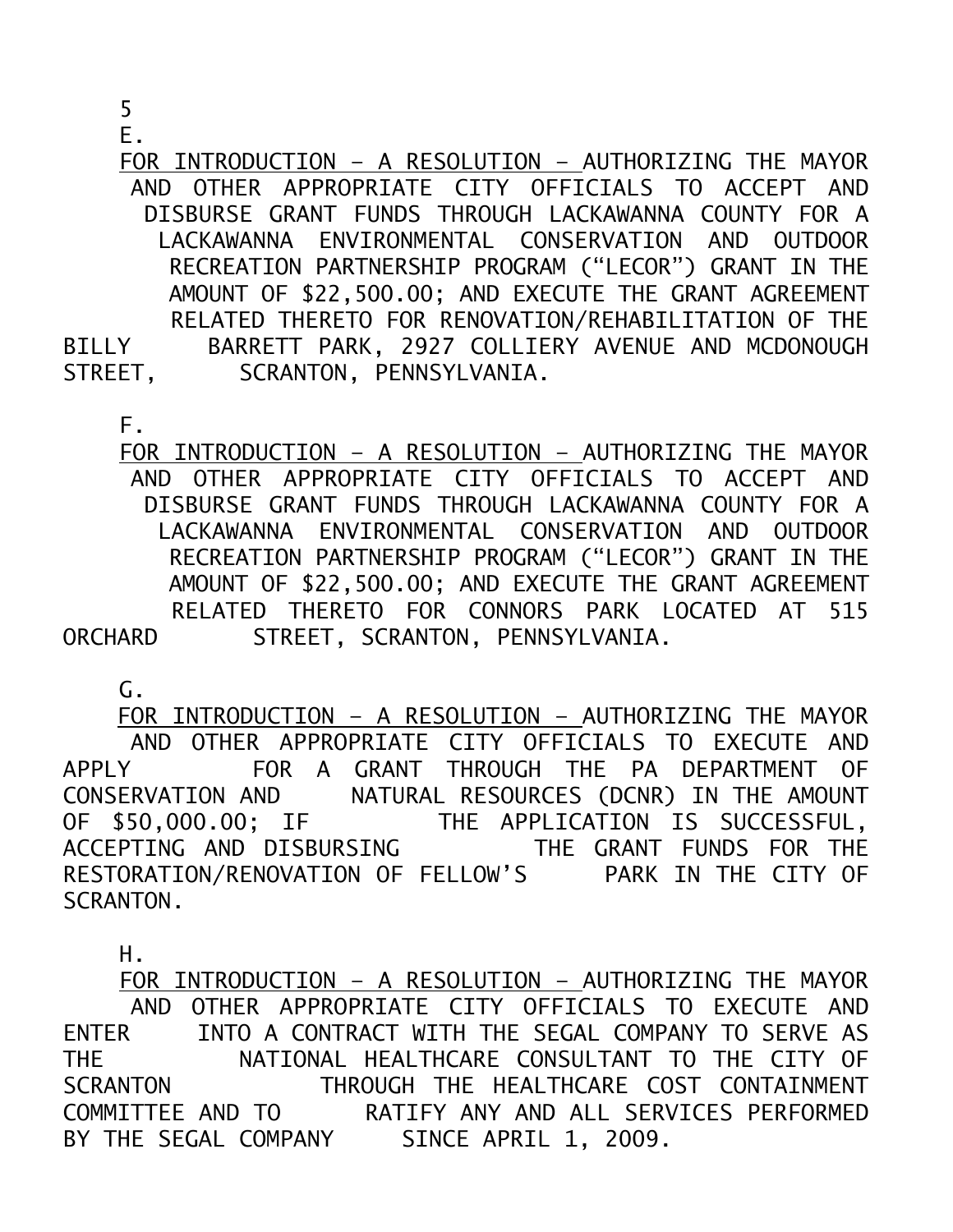6. CONSIDERATION OF ORDINANCES – READING BY TITLE:

A. NO BUSINESS AT THIS TIME.

7. FINAL READING OF RESOLUTIONS AND ORDINANCES – CONSIDERATION FOR ADOPTION:

A.

 FOR CONSIDERATION BY THE COMMITTEE ON FINANCE – FOR ADOPTION – FILE OF COUNCIL NO. 62, 2009 - CREATING AND ESTABLISHING SPECIAL CITY ACCOUNT NO. 02.229590 ENTITLED "A.R.T.S. ENGAGE! GRANT" FOR THE RECEIPT AND DISBURSEMENT OF GRANT FUNDS FROM LACKAWANNA COUNTY CHILDREN AND YOUTH SERVICES AND DEPARTMENT OF ARTS AND CULTURE FOR THE DEPARTMENT OF PARKS AND RECREATION CITY OF SCRANTON POOL MURALS PROGRAM.

B.

 FOR CONSIDERATION BY THE COMMITTEE ON FINANCE – FOR ADOPTION – FILE OF COUNCIL NO. 63, 2009 - AUTHORIZING THE MAYOR AND OTHER APPROPRIATE OFFICIALS OF THE CITY OF SCRANTON TO ACCEPT AND DISBURSE GRANT FUNDS FROM LACKAWANNA COUNTY CHILDREN AND YOUTH SERVICES AND DEPARTMENT OF ARTS AND CULTURE A.R.T.S. ENGAGE! GRANT IN<br>THE AMOUNT OF \$34,100.00 FOR THE CITY OF SCRANTON \$34,100.00 FOR THE CITY OF SCRANTON DEPARTMENT OF PARKS AND RECREATION POOL MURALS PROGRAM.

 C. FOR CONSIDERATION BY THE COMMITTEE ON COMMUNITY DEVELOPMENT FOR ADOPTION – RESOLUTION NO. 117, 2009 - AUTHORIZING THE MAYOR AND OTHER APPROPRIATE CITY OFFICIALS TO EXECUTE AND ENTER INTO A COOPERATIVE AGREEMENT BETWEEN THE CITY OF SCRANTON, DEPARTMENT OF PARKS AND RECREATION ("ORGANIZATION") AND THE LACKAWANNA COUNTY DEPARTMENT OF ARTS AND CULTURE ("ARTS AND CULTURE") AND LACKAWANNA COUNTY CHILDREN AND YOUTH SERVICES ("LCCYS") IN FURTHERANCE OF THE MISSION OF THE ARTS ENGAGE! PROGRAM.

8. ADJOURNMENT: